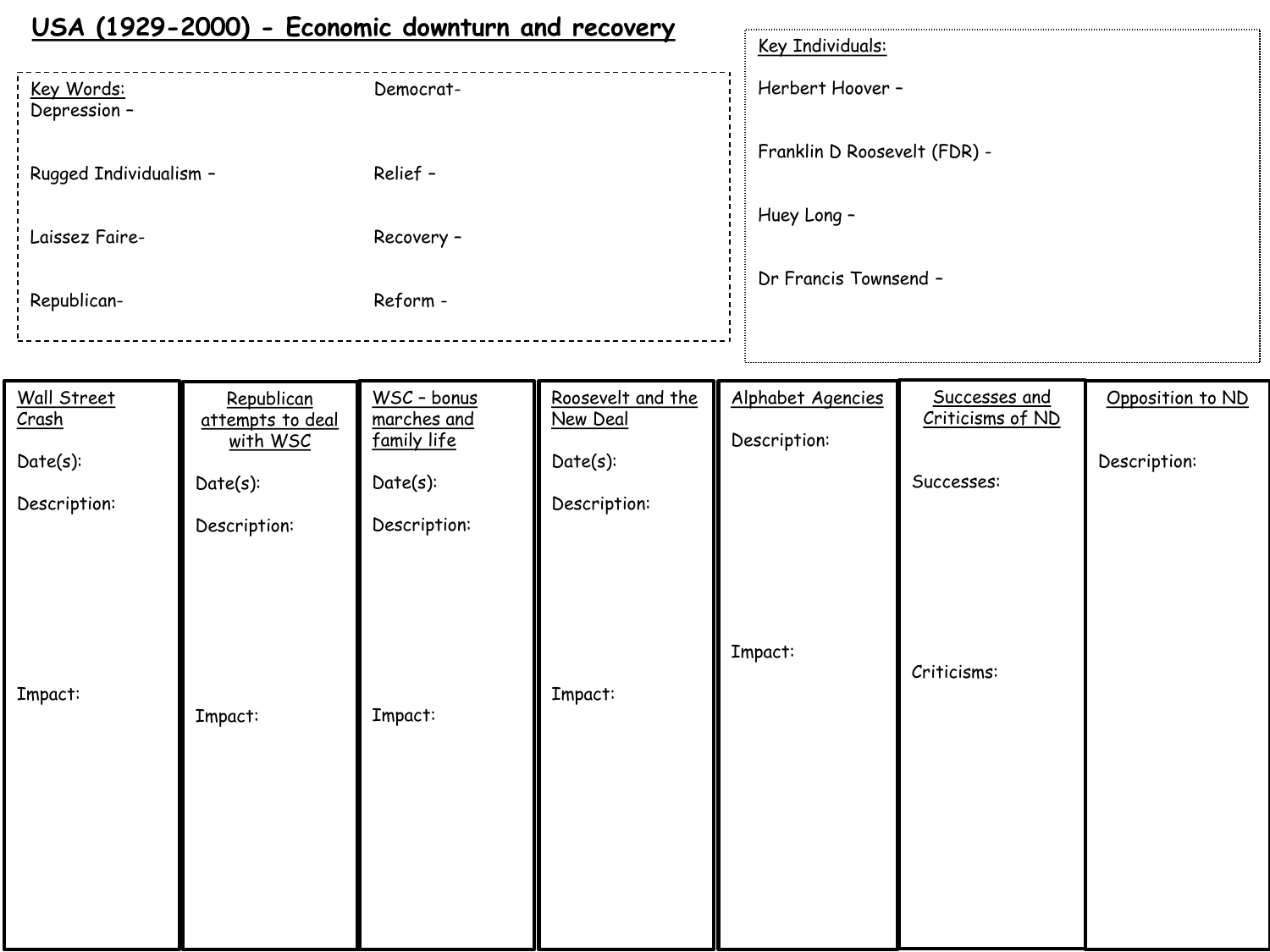| USA (1929-2000) - The economic impact of WWII<br>And post-war developments |                  |            | Key Individuals: |
|----------------------------------------------------------------------------|------------------|------------|------------------|
| Key Words:                                                                 | Unemployment-    | Industry - | Eisenhower -     |
| Depression -                                                               |                  |            |                  |
|                                                                            | Consumerism-     |            |                  |
| Conscription-                                                              | Affluence -      |            |                  |
| Migration-                                                                 | Suburbanization- |            |                  |

| WWII impact on<br>industry  | <b>WWII</b> impact on<br>unemployment | Negative aspects<br>of WWII | Eisenhower - New<br>Deal and Fair<br>Deal | Suburbanisation | Consumerism | Post-war affluence |
|-----------------------------|---------------------------------------|-----------------------------|-------------------------------------------|-----------------|-------------|--------------------|
| $Date(s)$ :<br>Description: | $Date(s)$ :<br>Description:           | African<br>Americans -      | Date(s):<br>Description:                  | Description:    | Successes:  | Description:       |
| Impact:                     | Impact:                               | Japanese<br>Americans -     | Impact:                                   | Impact:         | Criticisms: |                    |
|                             |                                       |                             |                                           |                 |             |                    |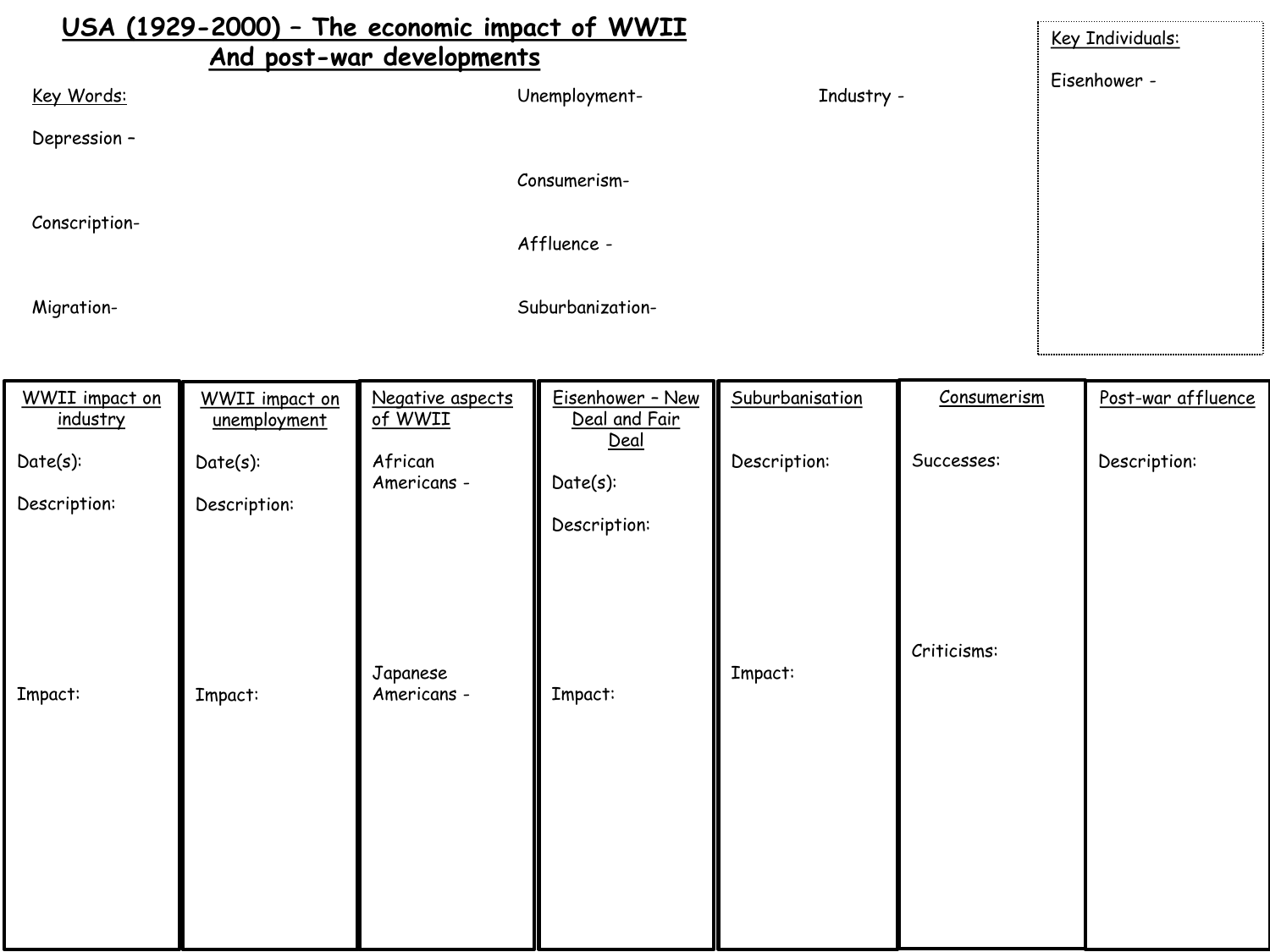# **USA (1929-2000) – Civil Rights 1941-1945**

|                  | $\frac{1}{2}$      | Key Individuals and groups: |
|------------------|--------------------|-----------------------------|
| Key Words:       |                    | Earl Warren -               |
|                  | Supreme Court-     | Faubus -                    |
| Non-violent -    | Constitutional -   | NAACP-<br>CORE -<br>SNCC-   |
| Desegregation -  | Unconstitutional - | SLCC-                       |
| National Guard - |                    |                             |
|                  |                    |                             |

| Jim Crow Laws<br>Date(s):<br>Description: | <b>Black Americans</b><br>during WWII<br>Impact: | Progress made by<br><b>Black Americans</b><br>during WWII | <b>WWII</b> a turning<br>point for BA | Brown Vs Topeka<br>Date(s):<br>Description: | Little Rock<br>Date:<br>Description: | Importance of<br>Little Rock: |
|-------------------------------------------|--------------------------------------------------|-----------------------------------------------------------|---------------------------------------|---------------------------------------------|--------------------------------------|-------------------------------|
|                                           |                                                  |                                                           |                                       | Impact:                                     | Impact:                              |                               |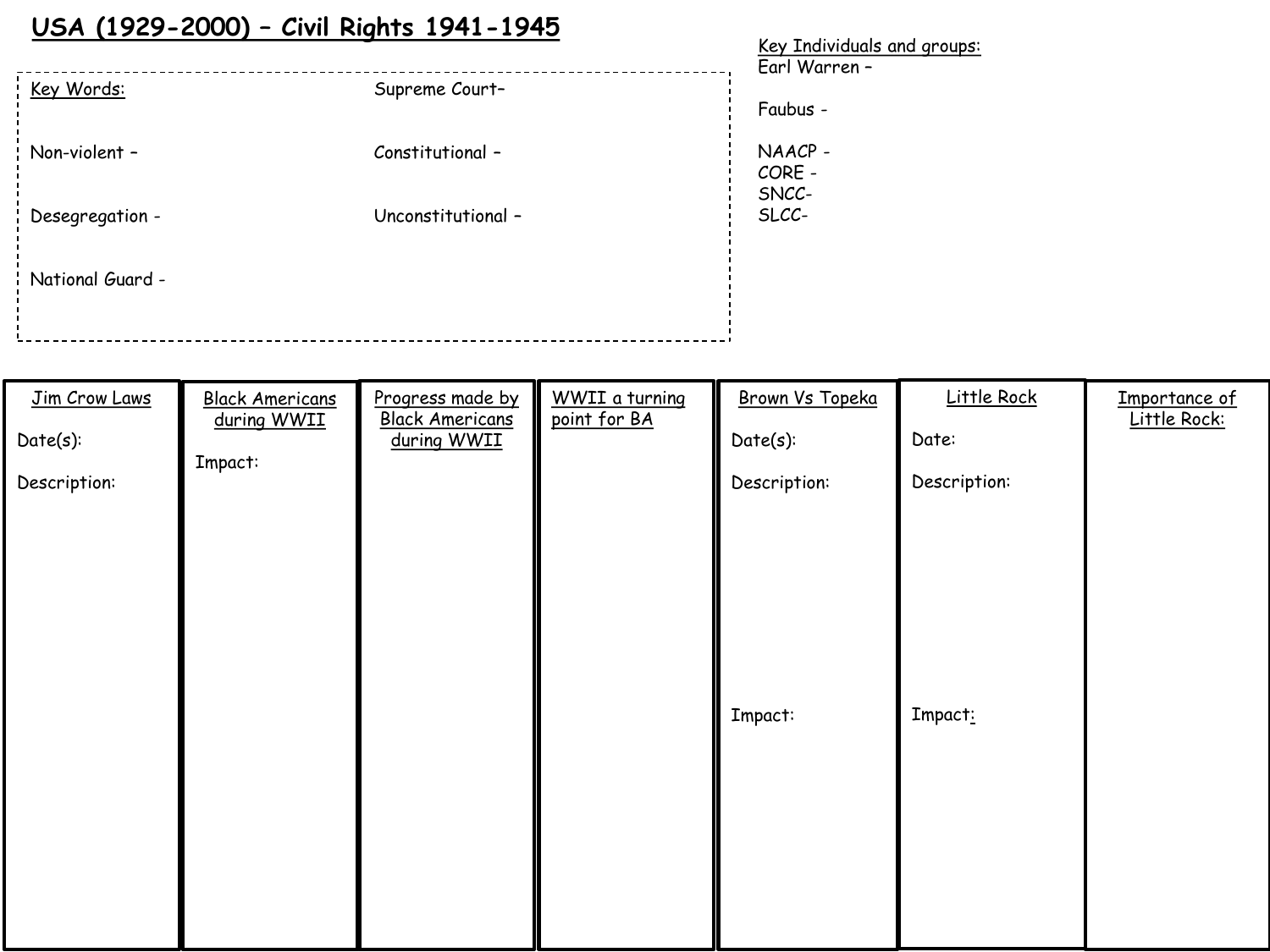#### **USA (1929-2000) – Civil Rights 1955-1963**

| Key Words:<br>Bus boycott -<br>Non-violent -<br>Desegregation -<br>National Guard - |                                                    | Supreme Court-<br>Constitutional -<br>Unconstitutional -  |                                               | Key Individuals and groups:<br>Martin Luther King-<br>Rosa Parks-<br>James Meredith -<br>Eugene Bull Connor -<br>Lyndon B Johnson (LBJ):<br>NAACP-<br>CORE -<br>SNCC-<br>SLCC- |                       |                                 |
|-------------------------------------------------------------------------------------|----------------------------------------------------|-----------------------------------------------------------|-----------------------------------------------|--------------------------------------------------------------------------------------------------------------------------------------------------------------------------------|-----------------------|---------------------------------|
| Montgomery bus<br>boycott<br>$Date(s)$ :<br>Description:                            | Results of<br>Montgomery bus<br>boycott<br>Impact: | Freedom Rides &<br>Sit-ins<br>$Date(s)$ :<br>Description: | James Meredith<br>$Date(s)$ :<br>Description: | Martin Luther<br>King<br>Description:                                                                                                                                          | <b>MLK</b> importance | Freedom Marches<br>Description: |
|                                                                                     |                                                    | Impact:                                                   | Impact:                                       |                                                                                                                                                                                |                       | Impact:                         |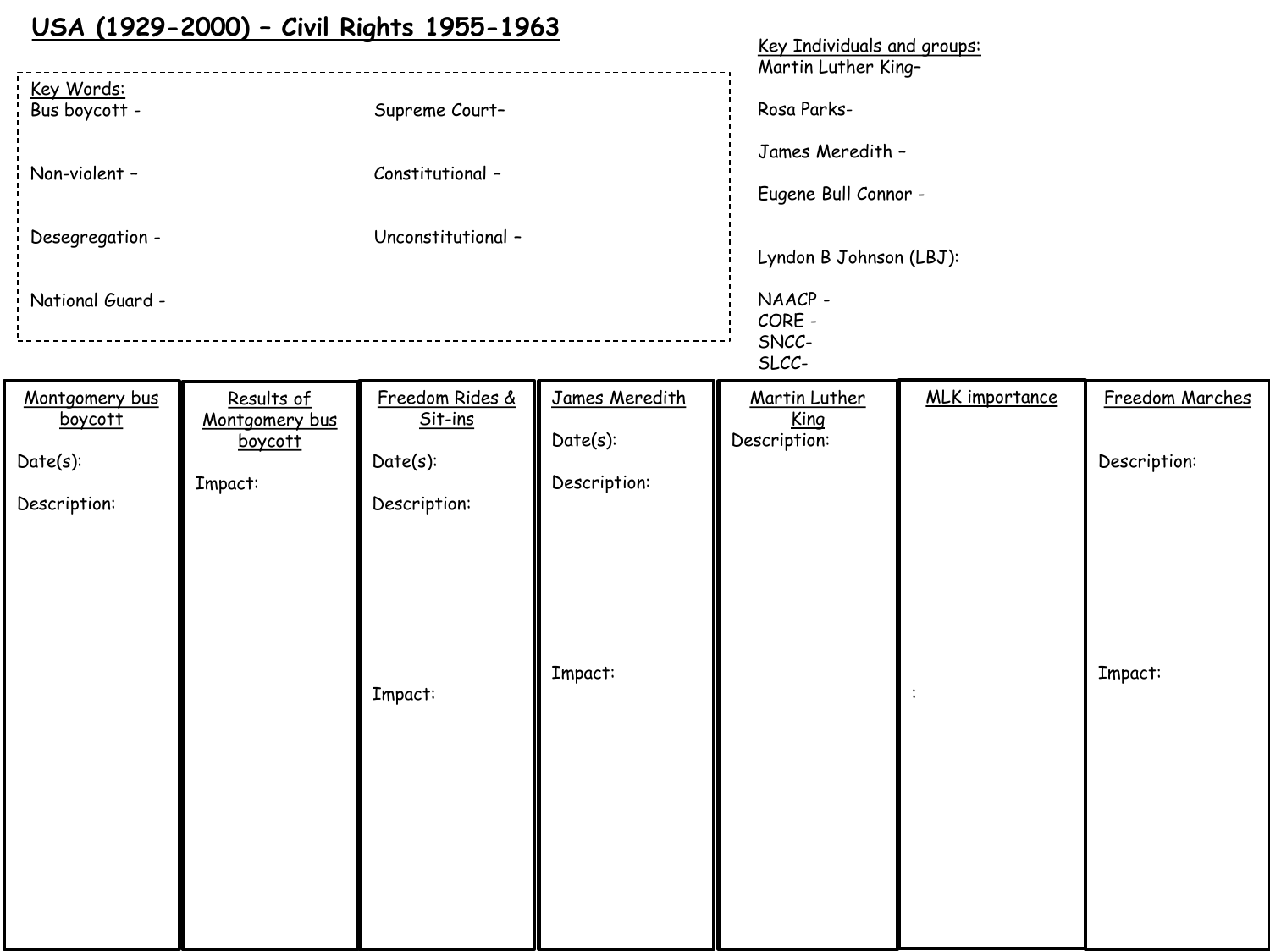# **USA (1929-2000) – Civil Rights 1964-1969**

|                                    |                 | Key Individuals and groups:<br>Martin $X -$ |
|------------------------------------|-----------------|---------------------------------------------|
| <u>Key Words:</u><br>Legislation - | Militant -      | Nation of Islam -                           |
| Urban-                             |                 | Stokley Carmichael -                        |
| Discrimination -                   | Integrationist- | Elijah Muhammed -                           |
|                                    |                 | Tommie Smith -                              |
|                                    |                 | John Carlos -                               |

| Race riots 1960s | Role of Malcolm<br><u>x</u> | <b>MLK</b> importance | The Black Panthers | Black power riots | <b>Mexico Olympics</b><br>Description: | <b>Civil Rights</b><br>Legislation |
|------------------|-----------------------------|-----------------------|--------------------|-------------------|----------------------------------------|------------------------------------|
| Date(s):         | Beliefs:                    |                       | $Date(s)$ :        | $Date(s)$ :       |                                        |                                    |
| Description:     |                             |                       | Description:       | Description:      |                                        | Legislation and<br>date:           |
| Impact:          |                             | :                     | Achievements:      | Impact:           |                                        |                                    |
|                  |                             |                       |                    |                   |                                        |                                    |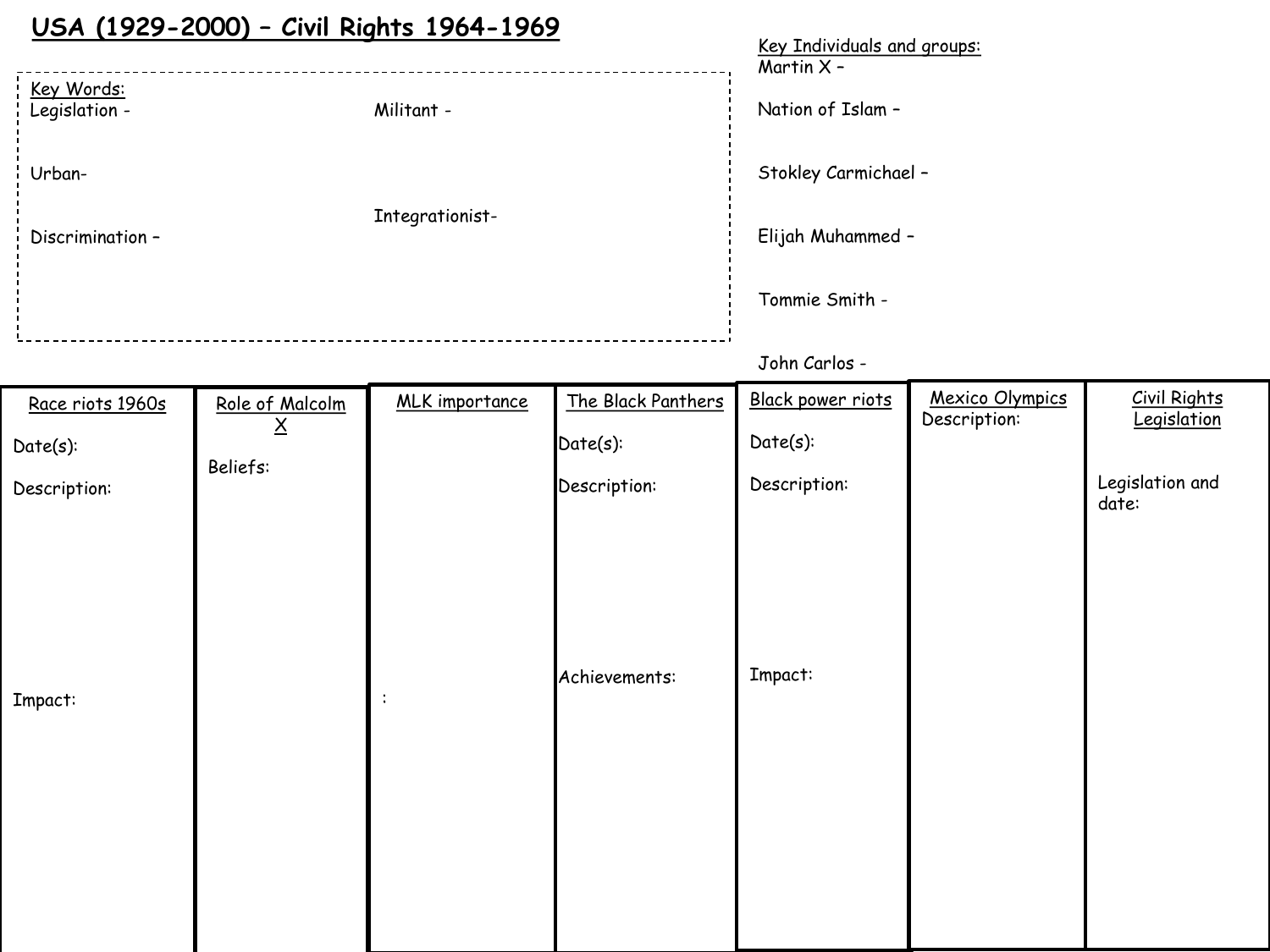## **USA (1929-2000) – Political change 1960-1970s**

|             |            | <u>Key Individuals and groups:</u><br>JFK - |
|-------------|------------|---------------------------------------------|
| Key Words:  |            | LBJ-                                        |
| Domestic -  | Medicare - |                                             |
|             |            | Richard Nixon -                             |
| Poverty -   |            |                                             |
|             | Medicaid - | CREEP -                                     |
| Impeached - |            | Gerald Ford -                               |
|             |            |                                             |
|             |            | Jimmy Carter -                              |

| JFK - New Frontier<br>Date(s):<br>Description: | Opposition to the<br>New Frontier | LBJ's Great<br>Society<br>Date(s):<br>Description: | Opposition to Great<br>Society | Nixon and the<br>Watergate<br>Scandal<br>Date(s):<br>Description: | Results of<br>Watergate | More results of<br>Watergate |
|------------------------------------------------|-----------------------------------|----------------------------------------------------|--------------------------------|-------------------------------------------------------------------|-------------------------|------------------------------|
| Successes:                                     |                                   | Successes:                                         |                                |                                                                   |                         |                              |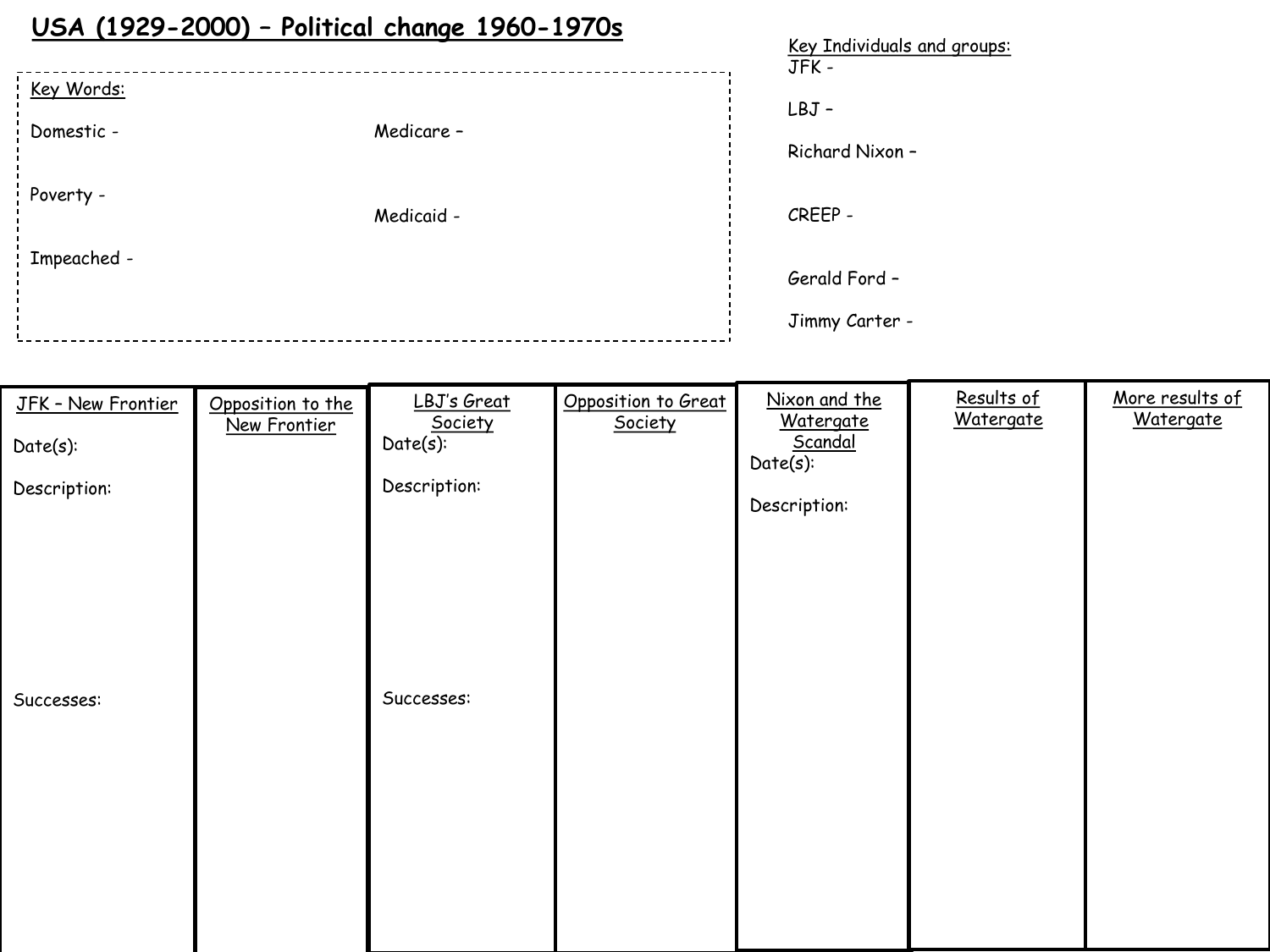### **USA (1929-2000) – Political change 1980-2000**

| Key Individuals and groups: |  |  |
|-----------------------------|--|--|
|                             |  |  |

Ronald Regan –

George Bush Snr. –

Bill Clinton –

Monica Lewinsky -

Budget deficit -

Rugged Individualism -

Key Words: Reganomics-

Scandal -

Recession –

AIDS -

| Regan - Domestic<br>policies | Regan's space<br>policies (SDI) | Regan 1987<br>onwards | Regan's other<br>policies | George Bush<br>$Date(s)$ : | <b>Bill Clinton</b><br>$Date(s)$ : | <b>Bill Clinton</b><br>scandals |
|------------------------------|---------------------------------|-----------------------|---------------------------|----------------------------|------------------------------------|---------------------------------|
| $Date(s)$ :<br>Description:  | $Date(s)$ :<br>Description:     | Description:          |                           | Description:               | Description:                       | $Date(s)$ :<br>Description:     |
| Impact:                      | Failures:                       | Successes:            |                           | Impact:                    | Impact:                            |                                 |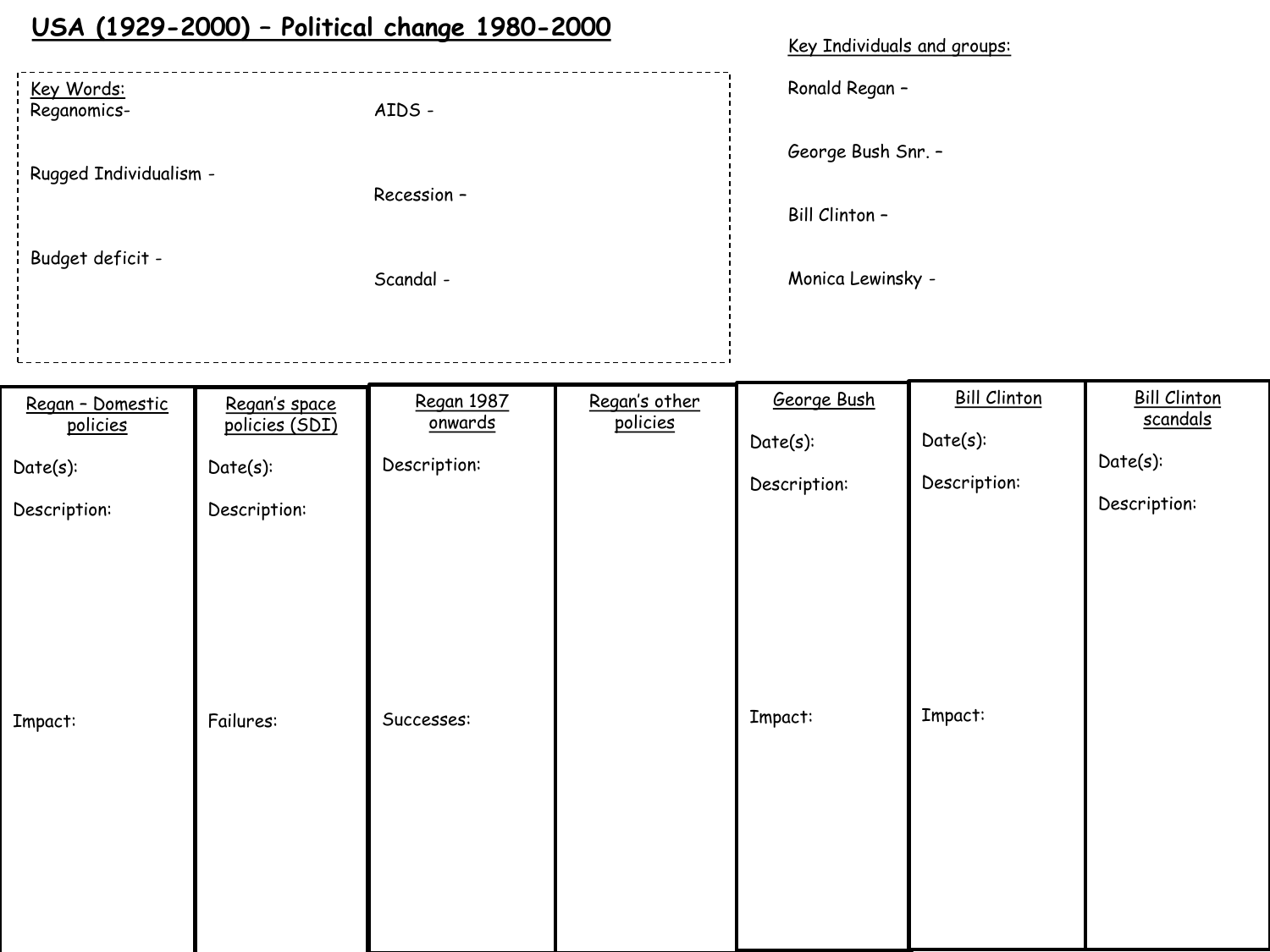|                                |                | <u> USA (1929-2000) - Social Change 1950-2000 (music,</u> |            |  |                                                |                       |                                  |
|--------------------------------|----------------|-----------------------------------------------------------|------------|--|------------------------------------------------|-----------------------|----------------------------------|
| cinema, TV, literature and IT) |                |                                                           |            |  | Key Individuals and groups:<br>Elvis Presley - | Lucille Ball -        |                                  |
| Key Words:<br>Anti-hero-       | Suburban-      |                                                           |            |  | The Beatles -                                  |                       |                                  |
| Beatnik -                      |                |                                                           |            |  | Donna Summer -                                 | Marilyn Monroe -      |                                  |
|                                |                |                                                           |            |  |                                                | JD Salinger -         |                                  |
| Counterculture -               |                |                                                           |            |  | Bruce Springsteen -                            |                       |                                  |
| Beat generation -              |                |                                                           |            |  | James Dean -                                   |                       |                                  |
|                                |                |                                                           |            |  | Bill Gates -                                   |                       |                                  |
| Music                          | Cinema 50s/60s | Cinema 70s/80s                                            | Television |  | Literature                                     | Developments in<br>IΤ | <b>IT's Impact on</b><br>society |
| 1950s:                         | $Date(s)$ :    | onwards                                                   |            |  | 'The Great                                     |                       |                                  |
|                                | Description:   | Description:                                              | 1950s:     |  | American novel:                                | 1970s:                |                                  |
|                                |                |                                                           |            |  |                                                |                       |                                  |
| 1960s:                         |                |                                                           |            |  |                                                |                       |                                  |
|                                |                |                                                           | 1960s:     |  |                                                | 1980s:                |                                  |
|                                |                |                                                           |            |  |                                                |                       |                                  |
|                                |                |                                                           |            |  |                                                |                       |                                  |
| 1970s:                         | Failures:      |                                                           | 1970s:     |  | Counterculture:                                |                       |                                  |
|                                |                | Successes:                                                |            |  |                                                |                       |                                  |
|                                |                |                                                           |            |  |                                                | 1990s onwards:        |                                  |
|                                |                |                                                           | 1980s:     |  |                                                |                       |                                  |
| 1980s onwards:                 |                |                                                           |            |  |                                                |                       |                                  |
|                                |                |                                                           |            |  |                                                |                       |                                  |
|                                |                |                                                           | 1990s:     |  |                                                |                       |                                  |
|                                |                |                                                           |            |  |                                                |                       |                                  |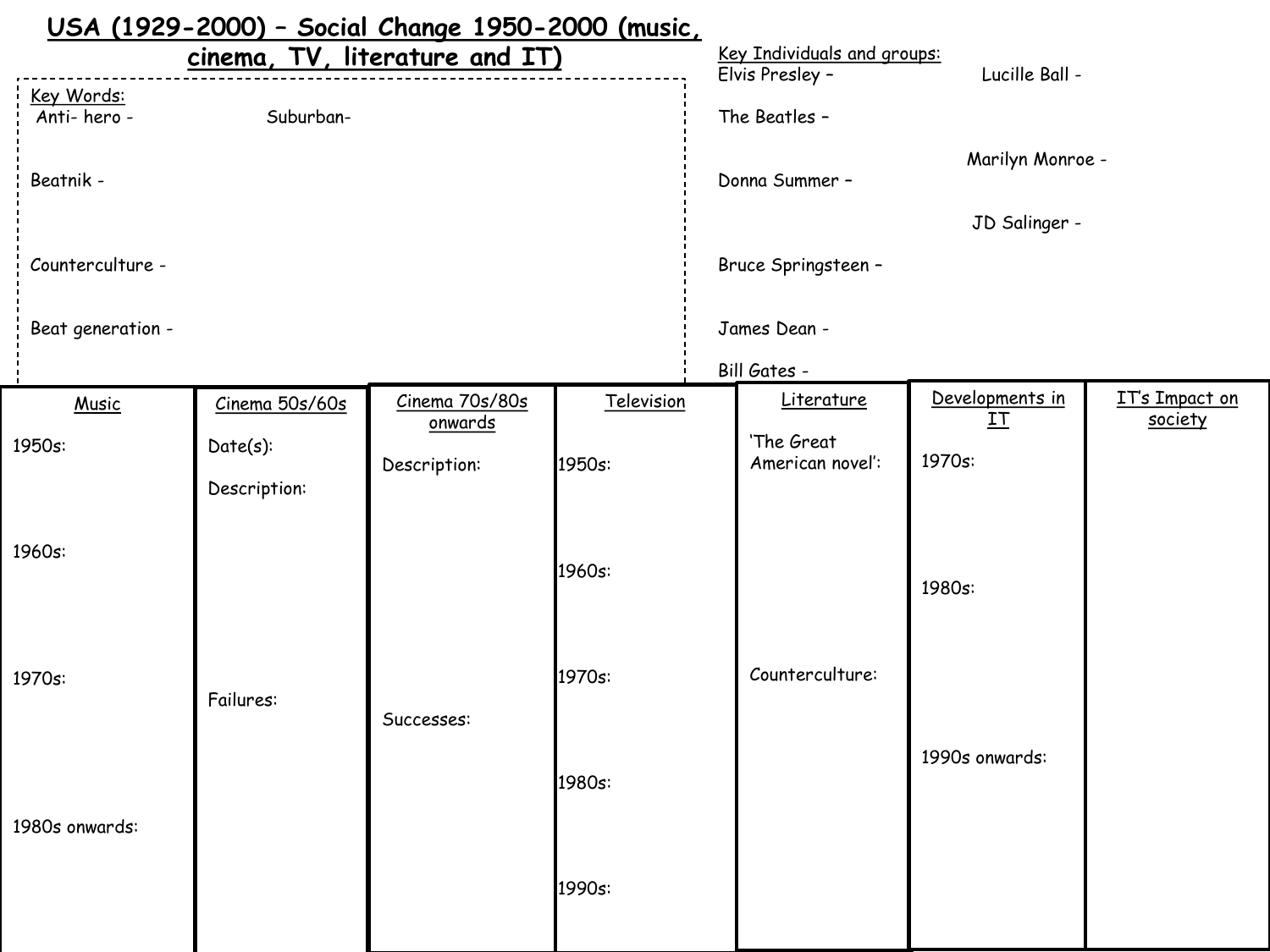| USA (1929-2000) - Social Change 1950-2000 (Youth<br>Culture and changing role of women) | Key Individuals and groups:<br>$SDS -$ |
|-----------------------------------------------------------------------------------------|----------------------------------------|
| Key Words:<br>Cult hero -<br>Contraception-                                             | Betty Friedan -                        |
| Protest -                                                                               | NOW-                                   |
| Feminism -                                                                              | Eleanor Roosevelt -                    |
|                                                                                         | James Dean -                           |
|                                                                                         |                                        |

| Youth<br>counterculture -<br>1950s/60s | The hippy<br>movement | Hippy movement,<br>student protest and<br>its impact | Women<br>Impact WWII: | Growth of<br>feminist<br>movement 1960s | Impact of<br>Women's liberation<br>movement |
|----------------------------------------|-----------------------|------------------------------------------------------|-----------------------|-----------------------------------------|---------------------------------------------|
| Date(s):<br>Description:               |                       |                                                      |                       | Eleanor Roosevelt:                      | Actions:                                    |
| Failures:                              | Successes:            |                                                      | 1950S::               | Betty Friedan:<br>NOW:                  | Laws introduced:                            |
|                                        |                       | Description:                                         | Late 1960s:<br>SDS:   |                                         |                                             |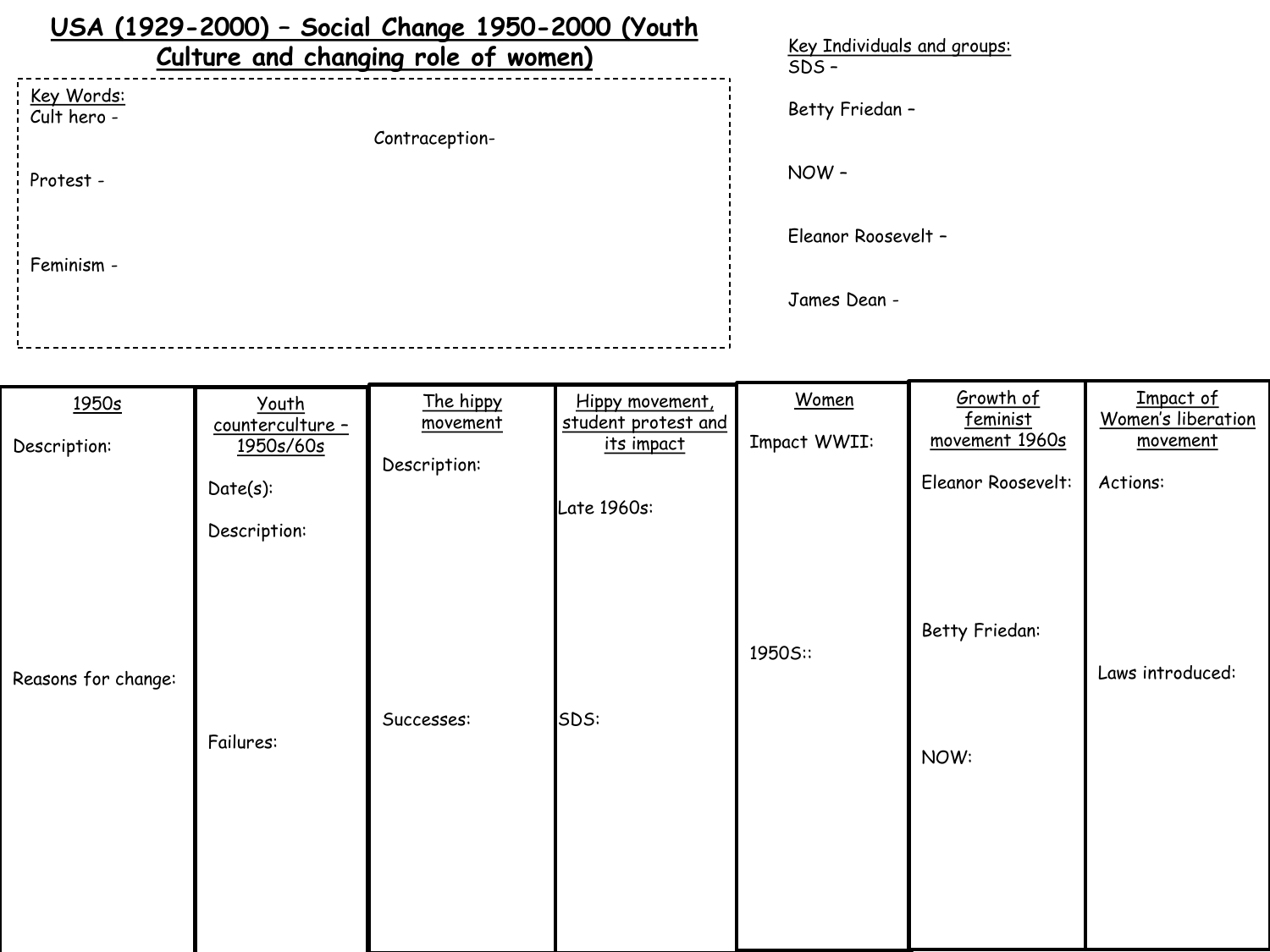| USA (1929-2000) - Cold War rivalry (reasons for US |                                               |                                                       |                                             | Key Individuals and groups:                  |                                                 |                                                       |  |
|----------------------------------------------------|-----------------------------------------------|-------------------------------------------------------|---------------------------------------------|----------------------------------------------|-------------------------------------------------|-------------------------------------------------------|--|
|                                                    |                                               | involvement)                                          | Truman-                                     |                                              |                                                 |                                                       |  |
| Key Words:<br>Communism -                          |                                               |                                                       |                                             | Stalin -                                     |                                                 |                                                       |  |
| Capitalism -                                       |                                               | Containment -                                         |                                             | Churchill-                                   | Warsaw Pact -                                   |                                                       |  |
| Soviet Union -                                     |                                               | Cold War -                                            |                                             | George C Marshall-                           |                                                 |                                                       |  |
|                                                    |                                               |                                                       |                                             | Khrushchev -                                 |                                                 |                                                       |  |
| Domino Theory -                                    |                                               |                                                       |                                             | JFK-                                         |                                                 |                                                       |  |
|                                                    |                                               |                                                       |                                             | NATO -                                       |                                                 |                                                       |  |
| Causes<br>Fear of Communism:                       | Yalta and<br>Potsdam<br>conferences<br>Yalta: | The Truman<br>Doctrine<br>$Date(s)$ :<br>Description: | The Marshall Plan<br>(1947)<br>Description: | The Berlin Crisis<br>1948-49<br>Description: | Creation of NATO<br>$Date(s)$ :<br>Description: | The Berlin Crisis<br>1961<br>Khrushchev's<br>actions: |  |
| Soviet expansion in<br>Europe:                     | Potsdam:                                      | Consequences:                                         | Domino Theory:                              | Events & results:                            | Results:                                        | Results:                                              |  |
|                                                    |                                               |                                                       |                                             |                                              |                                                 |                                                       |  |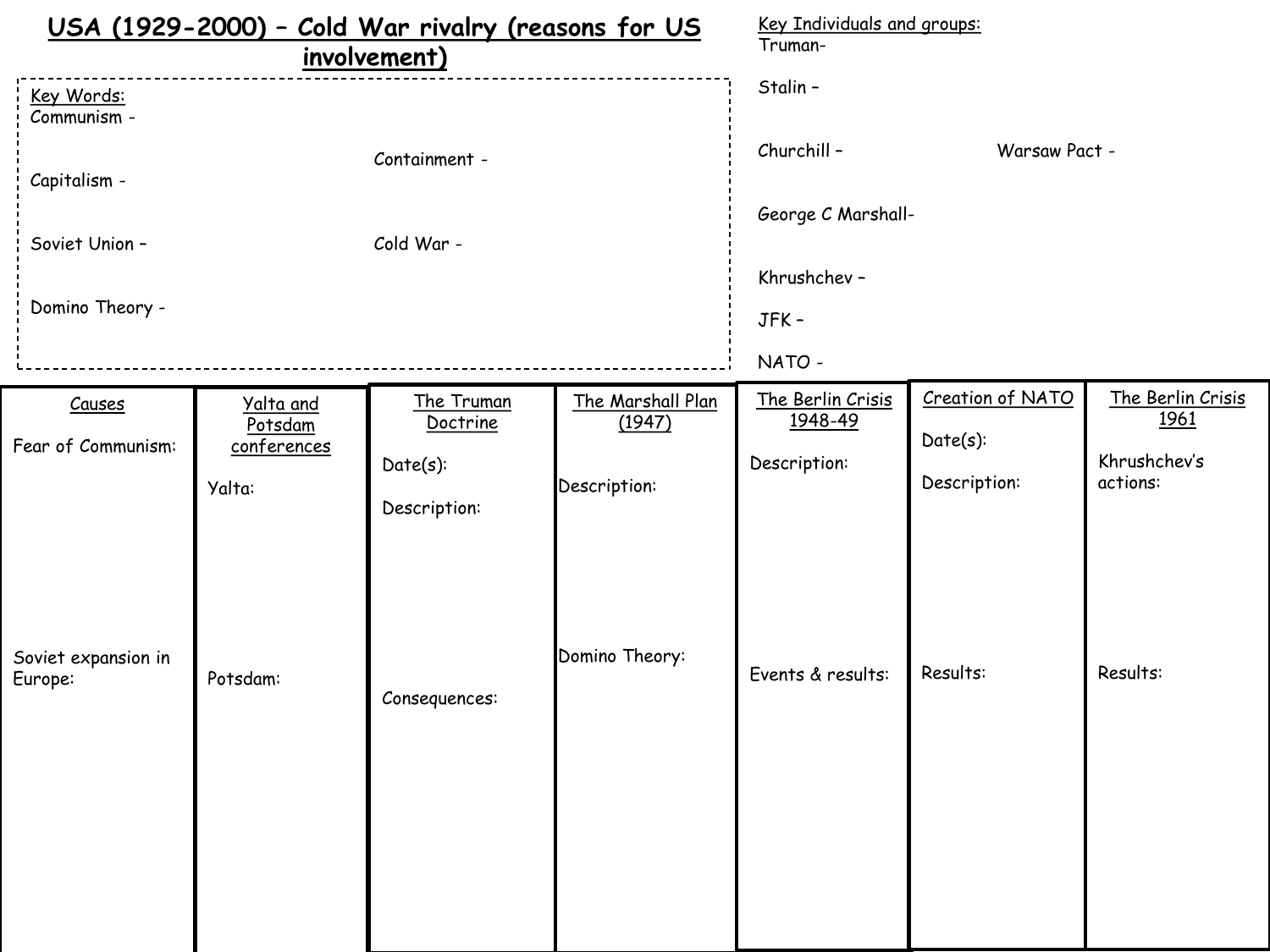|                                                               |                                                                                                  | USA (1929-2000) - Cold War rivalry (events of the<br>Cold War)      |                                                 | Key Individuals and groups:                                 |                                 |                                                                                 |
|---------------------------------------------------------------|--------------------------------------------------------------------------------------------------|---------------------------------------------------------------------|-------------------------------------------------|-------------------------------------------------------------|---------------------------------|---------------------------------------------------------------------------------|
| Key Words:<br>Brinkmanship -                                  |                                                                                                  | Détente -                                                           |                                                 | Fidel Castro -<br>JFK-                                      |                                 |                                                                                 |
| Containment -                                                 |                                                                                                  | Agent Orange-                                                       |                                                 | Khrushchev -                                                |                                 |                                                                                 |
| Domino Theory -                                               |                                                                                                  | Napalm -                                                            |                                                 | Robert Kennedy -                                            |                                 |                                                                                 |
| Vietnamisation -                                              |                                                                                                  | Guerrilla tactics -                                                 |                                                 | Nixon -                                                     |                                 |                                                                                 |
| Causes of the Cuban<br>Missile Crisis<br><b>Explanations:</b> | <b>Cuban Missile</b><br>Crisis - events<br>and consequences<br>Date:<br>Events:<br>Consequences: | Reasons for US<br>involvement in<br>Vietnam<br><b>Explanations:</b> | US methods of<br>warfare in Vietnam<br>Methods: | Reasons for US<br>defeat in Vietnam<br><b>Explanations:</b> | Reasons for<br>defeat continued | US withdrawal<br>from Vietnam and<br>peace talks<br>Withdrawal:<br>Peace talks: |
|                                                               |                                                                                                  |                                                                     |                                                 |                                                             |                                 |                                                                                 |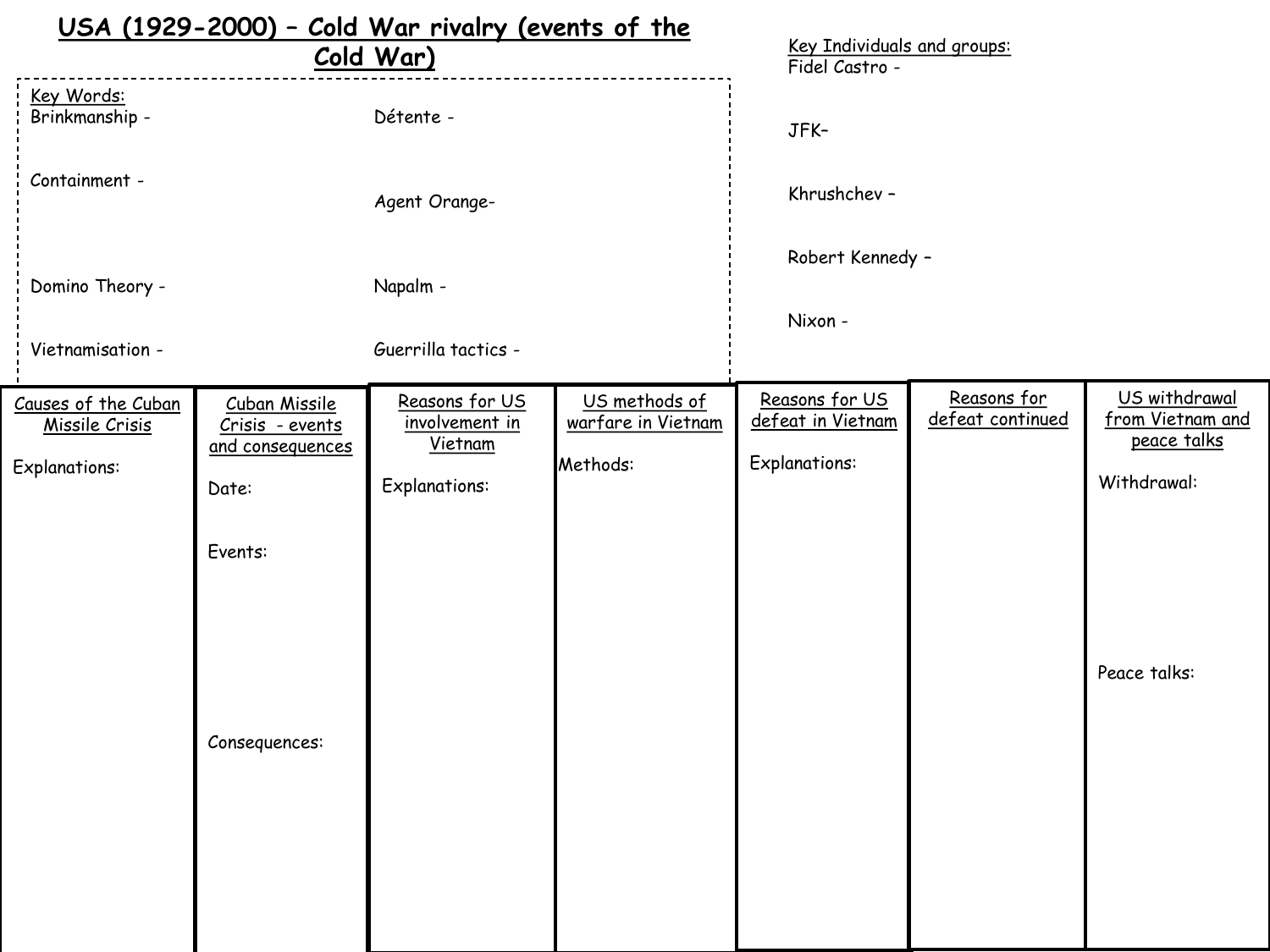|                                |                                   | <u> USA (1929-2000) - Search for World Peace since 1970</u> |                                     | Key Individuals and groups:      |                               |                      |
|--------------------------------|-----------------------------------|-------------------------------------------------------------|-------------------------------------|----------------------------------|-------------------------------|----------------------|
|                                |                                   |                                                             |                                     | Nixon-                           |                               |                      |
| <u>Key Words:</u><br>Détente - |                                   | Perestroika -                                               |                                     | Brezhnev -                       |                               |                      |
| SALT-                          |                                   |                                                             |                                     |                                  |                               |                      |
| Linkage -                      |                                   | Jihad -                                                     |                                     | Mujahideen -                     |                               |                      |
|                                |                                   |                                                             |                                     | Carter-                          |                               |                      |
| Diplomacy -                    |                                   | Fundamentalism -                                            |                                     | Reagan -                         |                               |                      |
| Glasnot -                      |                                   |                                                             |                                     | Gorbachev -                      |                               |                      |
| Reasons for<br>Detente         | Soviet invasion of<br>Afghanistan | Détente in action                                           | Détente and<br>relations with China | Poilcies of Carter<br>and Reagan | Gorbachchev's new<br>policies | End of arms race     |
|                                | $Date(s)$ :                       | SALT I:                                                     | Helsinki Agreement:                 | Carter and USSR<br>invasion of   | Change of policy:             | INF treaty 1987:     |
|                                | Description:                      |                                                             |                                     | Afghanistan:                     |                               |                      |
|                                |                                   | SALTII:                                                     | Ping pong diplomacy:                |                                  |                               | Moscow - May<br>1988 |
|                                |                                   |                                                             |                                     |                                  | Reagan's reaction:            |                      |
|                                | Impact:                           |                                                             |                                     | Reagan's 2nd Cold<br>War:        | $\ddot{\cdot}$                |                      |
|                                |                                   | SALTIII:                                                    | Trade embargo:                      |                                  |                               | Malta, 1989          |
|                                |                                   |                                                             |                                     |                                  |                               |                      |
|                                |                                   |                                                             |                                     |                                  |                               |                      |

: